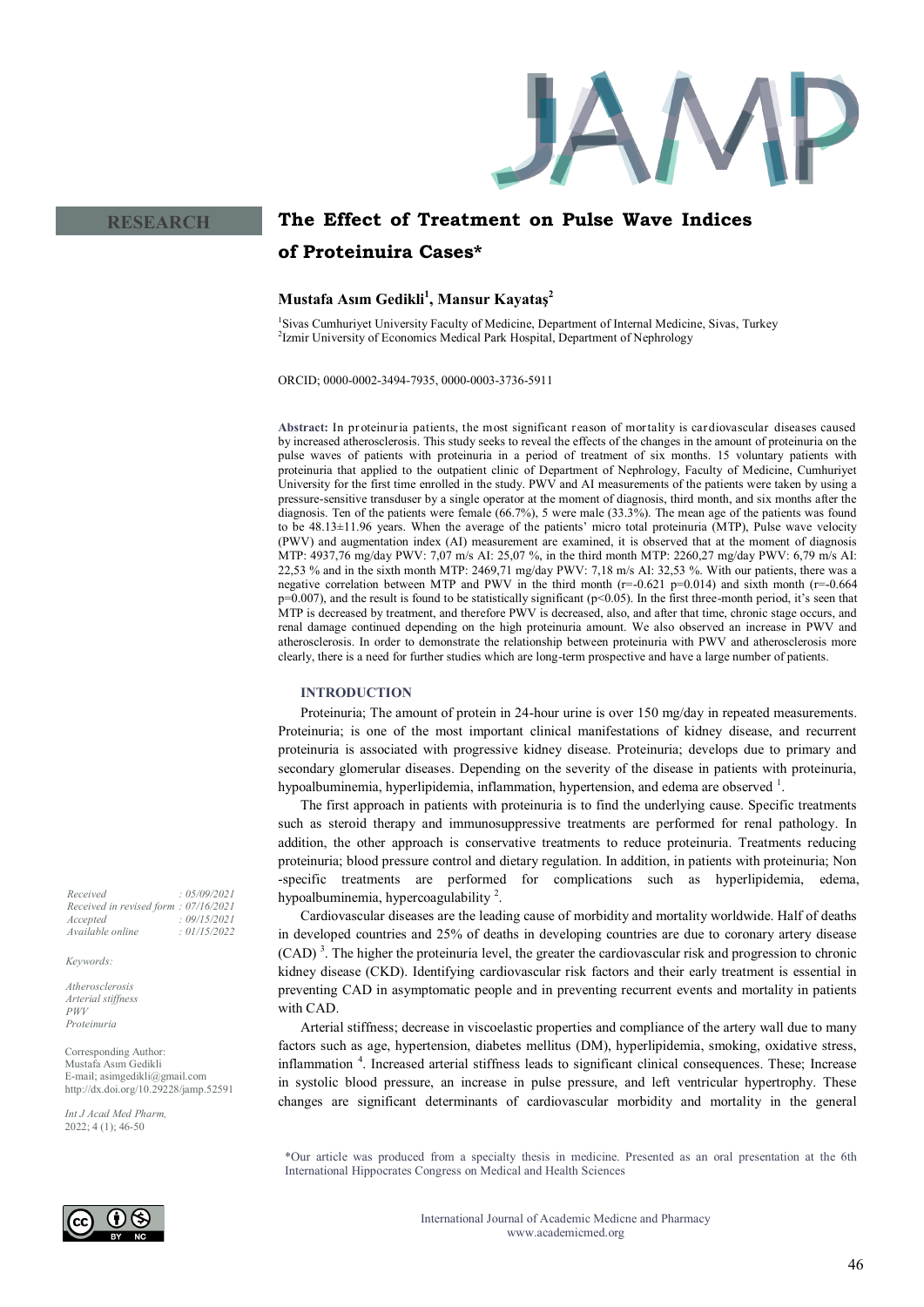population and renal patient population  $5, 6$ .

With the developing technology, we can evaluate atherosclerosis that develops due to arterial stiffening by non-invasive methods. Pulse wave velocity measurement is the most widely used non-invasive measurement method in assessing arterial stiffness<sup>7</sup>. Increased pulse wave velocity (PWV), a reflection of arterial stiffness, is an indicator of atherosclerosis.

In this study, we aimed to compare the amount of proteinuria and the reflection of the change in cardiovascular risk factors on the parameters of PWV by following up 15 patients who underwent renal biopsy and started treatment for six months due to proteinuria.

## **METHOD**

Fifteen patients who volunteered among those who applied to Cumhuriyet University Medical Faculty Hospital Nephrology Polyclinic for the first time with proteinuria between October 2015 and April 2016 were included in our study. Our study was conducted with the decision of the Cumhuriyet University Faculty of Medicine ethics committee, dated 27.10.2015 and numbered 2015-10 / 02.

Measurement using pressure-sensitive, Mobil-O-Graph 24 h ABPM NG® pulse wave analysis and ambulatory blood pressure monitor based on the brachial-radial artery trace (PWA Dongle, IEM GmbH, Cockerillstr.69, D-52222 Stolberg, Germany) done. Patients were measured at least 30 minutes after resting before measurement. Before the measurement, he did not take any cigarettes or caffeinated drinks in the last 30 minutes, and the measurements were made by sitting on a chair in a quiet area reserved for measurement, avoiding external stimuli. The device made two measurements in total and took the average of the other operations in the 3rd place. When the results were reported as reliable, the results of the patients were recorded. The results were not recorded in patients whose results were not reliable, and the procedure was repeated until reliable results were obtained.

The data obtained from our study were loaded into the SPSS (version 22.0) program. When the parametric test assumptions were fulfilled in the evaluation of the data (evaluated with the Kolmogorof-Simirnov test); In repeated measures, the analysis of variance, Bonferans test, the significance test of the difference between the two means, and when the parametric test assumptions could not be fulfilled, the Kruskal Wallis test, Friedman test, Man Whitney U Test, Chi-Square test and Correlation analysis were used. Results were obtained at a significance level of  $p \le 0.05$  with 95% confidence.

#### **FINDINGS**

Fifteen voluntary patients who underwent renal biopsy for proteinuria were included in the study. Ten of the patients were female (66.7%), 5 were male (33.3%). All patients received antihypertensive, antiaggregant, immunosuppressive, and treatment for hyperlipidemia. The mean age of the patients was found to be 48.13±11.96 years. The mean age of male patients was  $42.40 \pm 14.29$  years, and the average age of female patients was 51.00±10.21 years. When our patients were examined in terms of age and gender, it was seen that there was no statistically significant difference between them (p> 0.05). When the patients' height, weight, and BMI were compared according to their gender, it was observed that women were overweight than men, and there was no statistically significant difference  $(p=0.510)$ . When the patients were compared according to their height, the average height of the males was 173.40±4.39 cm, and the average height of the females was 156.50±5.99 cm. It was observed that males were taller than females, and there was a statistically significant difference (p=0.003) (Table 1).

**Table 1:** Demographic characteristics of the patients

|            |        | $\mathbf n$ | $Mean \pm SD$     | p-value  |
|------------|--------|-------------|-------------------|----------|
|            | Female | 10          | $51,00 \pm 10,21$ |          |
| Age        | Male   | 5           | 42,40±14,29       | 0,200    |
|            | Total  | 15          | $48,13 \pm 11,95$ |          |
|            | Female | 10          | $156,50\pm5,99$   |          |
| Height     | Male   | 5           | 173,40±4,39       | $0,003*$ |
|            | Total  | 15          | $162, 13\pm9, 83$ |          |
|            | Female | 10          | $33,87 \pm 8,68$  |          |
| <b>BMI</b> | Male   | 5           | $25,39\pm3,22$    | 0,058    |
|            | Total  | 15          | $31,04\pm8,28$    |          |
| Weight     | Female | 10          | $82,80 \pm 20,61$ |          |
|            | Male   | 5           | $76,20\pm8,59$    | 0,510    |
|            | Total  | 15          | $80,60 \pm 17,46$ |          |

 $*$  p<0.005

Considering the comorbidities of the patients; While 6 patients (40%) had DM, 9 patients (60%) did not have DM. While 7 (46.7%) of the patients had HT, 8 (53.3%) did not have HT (Table 2).

**Table 2:** Chr onic diseases of the patients according to their gender

|    | Female    | Male    | Total    |
|----|-----------|---------|----------|
| DМ | 5(9633,3) | 1(%6,7) | 6(%40)   |
| HТ | 6(%40)    | 1(%6,7) | 7(%46,7) |

When the histopathological diagnoses of our patients who underwent renal biopsy for proteinuria were examined; 6 (40%) had Focal Segmental glomerulosclerosis (FSGS), 4 (26.7%) had Membranous Glomerulonephritis (MGN), 2 had Systemic lupus erythematosus (SLE) nephritis, 1 had Membraneuproliferative glomerulonephritis (MPGN), 1 Amyloidosis was observed in 1 and Chronic tubulointerstitial nephritis in 1 (Table 3).

**Table 3:** Renal biopsy results of the patients

| Pathological Diagnosis                    | Total    |
|-------------------------------------------|----------|
| Focal Segmental glomerulosclerosis        | 6(%40,0) |
| Membranous Glomerulonephritis             | 4(%26,7) |
| Systemic Lupus Erythematosus Nephritis    | 2(%13,3) |
| Membraneuproliferative Glomerulonephritis | 1(%6,7)  |
| Amyloidosis                               | 1(%6,7)  |
| Chronic Tubulointerstitial Nephritis      | 1(%6,7)  |
| Total                                     | 15(%100) |

When the ambulatory blood pressure measurements of the patients at 0 and 6 months are examined, the mean systolic blood pressure; 0. month 122.67/76.47 mmHg, 6. month 117.21/72.71 mmHg, mean diastolic blood pressure 0. month 76.47±9.19 mmHg 6. month 72.71±9.68 mmHg It was measured, and there was no statistically significant difference (p>0.05). When the heart rate measurements of the patients at 0 and 6 months were examined; 0. month 122.67/76.47 mmHg, 6. month 117.21/72.71 mmHg, mean diastolic blood pressure at 0. month  $77.40\pm12.65$  minutes / beat at 6. months  $79.86\pm9$ , It was measured as 69 minutes/beat, and there was no statistically significant difference (p>0.05) (Table 4).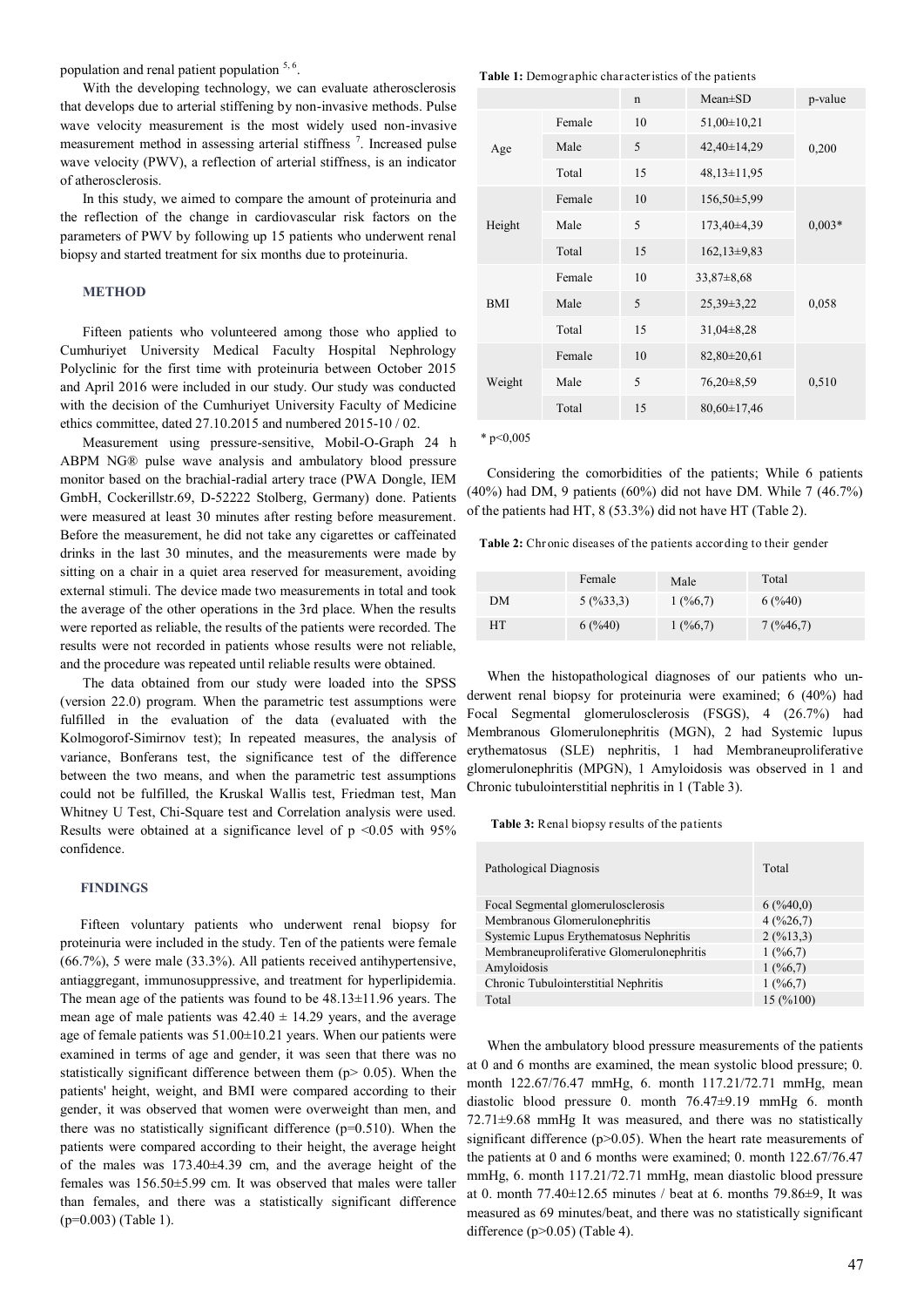|               | <b>Table 4:</b> Comparison of blood pressure and heart rate measurements of |  |  |  |  |
|---------------|-----------------------------------------------------------------------------|--|--|--|--|
| the patients. |                                                                             |  |  |  |  |

|                                              |        | 0. Month (Mean<br>$\pm SD$ ) | 6. Month (Mean<br>$\pm SD$ ) | p-value    |
|----------------------------------------------|--------|------------------------------|------------------------------|------------|
| Cystolic<br><b>Blood</b><br>Pressure         | Female | $124,70 \pm 17,67$           | $115,50\pm14,68$             |            |
|                                              | Male   | 118,60±19,59                 | 121,50±21,33                 | >0.05      |
|                                              | Total  | $122,67 \pm 17,87$           | $117,21\pm 16,19$            | 0,123      |
| <b>Diastolic</b><br><b>Blood</b><br>Pressure | Female | 76,80±9,26                   | $70,20+6,81$                 |            |
|                                              | Male   | 75,80±10,09                  | 79,00±13,88                  | >0.05      |
|                                              | Total  | 76,47±9,19                   | $72,71\pm9,68$               | 0,096      |
| Pulse                                        | Female | 81,90±11,52                  | $80,20\pm9,14$               |            |
|                                              | Male   | $68,40\pm10,48$              | 79,00±12,46                  | $< 0.005*$ |
|                                              | Total  | 77,40±12,65                  | 79,86±9,69                   | 0,593      |

\* p<0,005

### Table 5: Laboratory values of the patients at 0, 3, and 6 months.

Laboratory values of the patients at 0, 3 and 6 months are compared in Table 5. Albumin values; between 0th months and 3rd months (p=0.022) and 0th months to 6th months (p=0.022), Na values between 0th months and 6th months (p=0.008), K values with 0th months between the 6th month (p=0.01) and between the 0th month and the 3rd month (p=0.011) in the Ca value, between the 0th month and the 6th month in the sedimentation value ( $p=0.029$ ), with the 0th month in the MTP value a statistically significant difference was observed between the 3rd month (p=0.008) and between the 0th month and the 6th month ( $p=0.015$ ) ( $p \le 0.05$ ). There was no difference in terms of other laboratory parameters (p>0.05).

When the PWV measurements of the patients were examined, it was observed that women had higher PWV than men, and there was no statistically significant difference between them (p>0.05). When the PWV measurements of the patients at 0, 3, and 6 months were compared; there was no statistically significant difference between the 0th month and the 3rd month (p=0.078), between the 0th month and the 6th month ( $p=0.305$ ), and between the 3rd month and the 6th month (p=0.065) (p>0.05).

|                        | 0. Month (Mean±SD) | 3. Month (Mean $\pm SD$ ) | 6. Month (Mean $\pm SD$ ) | p-value               |
|------------------------|--------------------|---------------------------|---------------------------|-----------------------|
| Glucose                | $109,33\pm 64,12$  | 110,66±56,98              | 92,80±33,54               | >0,05                 |
| Triglyceride           | 221,00±112,90      | 208,84±96,63              | 202,53±87,26              | >0,05                 |
| ${\rm LDL}$            | 168,64±67,98       | 142,38±40,08              | 149,20±35,19              | >0,05                 |
| $\rm BUN$              | $19,36 \pm 5,68$   | $17,42\pm6,07$            | $17,96 \pm 8,12$          | >0,05                 |
| Creatine               | $0,88 \pm 0,34$    | $0,80\pm0,29$             | $0,76 \pm 0.26$           | >0,05                 |
| Uric acid              | $5,78 \pm 1,66$    | $5,94\pm2,01$             | $5,85 \pm 1,73$           | >0,05                 |
| Total protein          | $5,69 \pm 1,22$    | $5,82 \pm 0,93$           | $6,08\pm0,84$             | >0,05                 |
| Albumin                | $2,98\pm0,90$      | $3,43\pm0,77$             | $3,55\pm0,66$             | < 0.05 <sup>1</sup>   |
| <b>ALT</b>             | 24,06±14,59        | $25,60 \pm 14,61$         | 20,86±9,89                | >0,05                 |
| $\operatorname{AST}$   | 25,40±10,64        | $24,73 \pm 17,61$         | $19,73\pm4,51$            | >0,05                 |
| Cl                     | 104,66±5,48        | $104,00\pm4,20$           | 104,20±4,72               | >0,05                 |
| $\rm Na$               | $136,73\pm2,60$    | 137,86±4,15               | $138,73\pm3,67$           | $< 0.05^2$            |
| K                      | $4,40\pm0,40$      | $4,19\pm0,25$             | $4,12\pm0,34$             | $< 0.05^3$            |
| Ca                     | $8,40\pm0,58$      | $8,92 \pm 0,80$           | $9,16 \pm 0,66$           | < 0.05 <sup>4</sup>   |
| ${\bf P}$              | $3,18\pm0,50$      | $3,30\pm0,83$             | $3,43\pm0,67$             | >0,05                 |
| Mg                     | $1,78\pm0,18$      | $1,74\pm0,19$             | $1,73\pm0,18$             | >0,05                 |
| <b>WBC</b>             | $8,61\pm4,17$      | $8,23\pm3,30$             | $8,64\pm3,32$             | >0,05                 |
| HGB                    | $13,22 \pm 1,88$   | $12,70\pm2,08$            | $13,22 \pm 1,34$          | >0,05                 |
| PLT                    | 280733,33±72950,53 | 276466,66±65883,95        | 298600,00±84740,61        | >0,05                 |
| Sedimentation          | 41,53±28,54        | $40,93 \pm 35,02$         | $27,66 \pm 14,10$         | $< 0.05$ <sup>5</sup> |
| <b>CRP</b>             | $5,31\pm3,46$      | $6,54\pm3,68$             | $4,97\pm2,94$             | >0,05                 |
| Microalbuminuria       | 1110,57±581,26     | 867,74±475,39             | 938,71±853,33             | >0,05                 |
| Micrototal Proteinuria | 4937,76±4545,68    | 2260,27±2191,06           | 2469,71±3249,93           | $< 0.05^6$            |

**1:** 0-3. month p=0,022 0-6. month p=0,022 **4:** 0-3. month p=0,011 0-6. month p=0,006

**2:** 0-6. month p=0,008 **5:** 0-6. month p=0,029

**3:** 0-6. month p=0,010 **6:** 0-3. month p=0,008 0-6. month p=0,015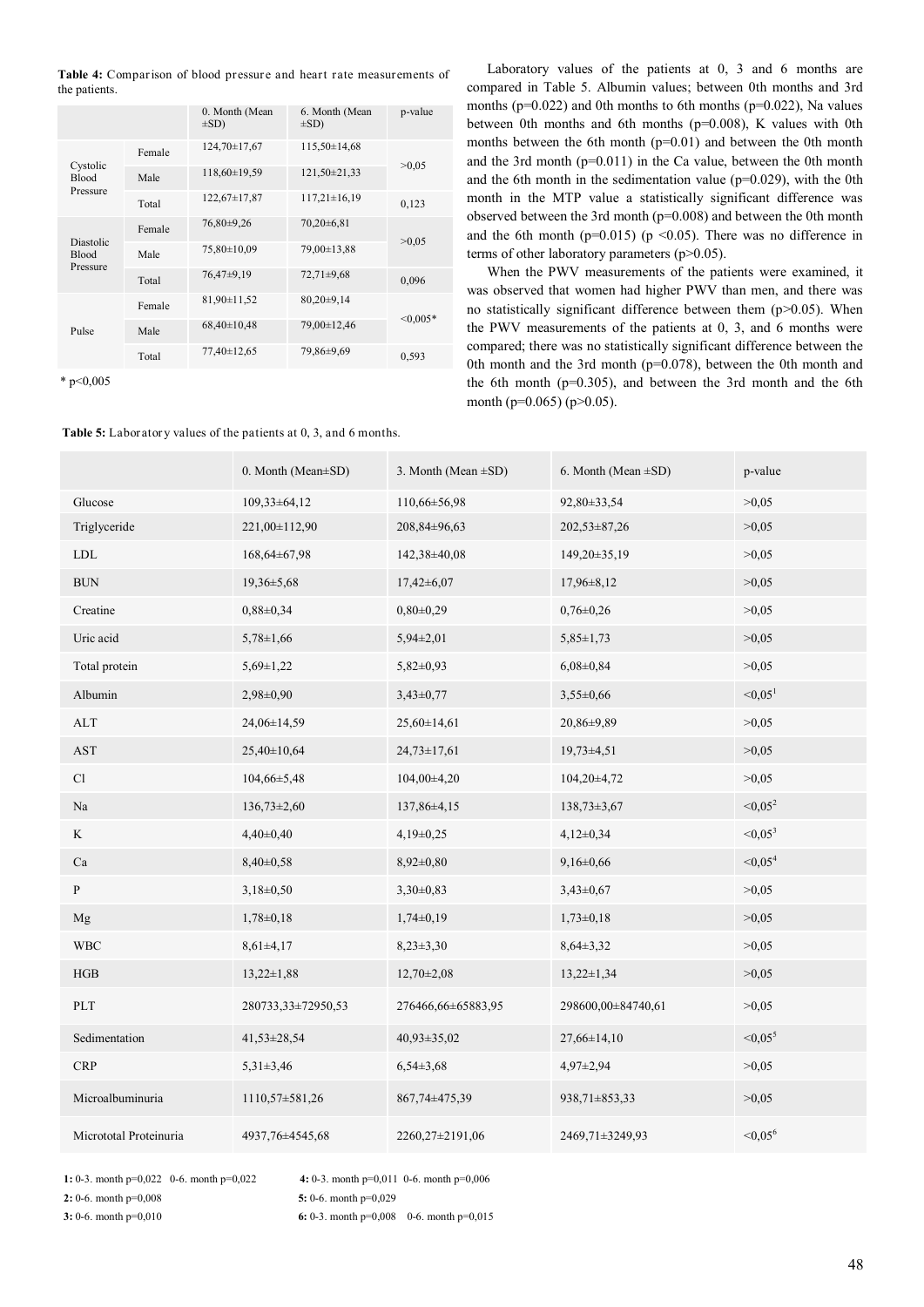When AI measurements of the patients were examined as women/ men, it was observed that AI measurements of women were higher than men, and there was no statistically significant difference between them at 0 and 6 months ( $p>0.05$ ) and at 3 months ( $p=0.012$ ). There was a significant difference ( $p$ <0.05). When AI measurements of the patients at 0, 3, and 6 months were compared, statistically; there was no significant difference between 0 months and 3 months (p=0.532)  $(p>0.05)$ , between 0 months and 6 months  $(p=0.020)$  and between 3 months and 6 months (p=0.041) was found to be statistically significant ( $p<0.05$ ) (Table 6).

**Table 6:** Comparison of patients' PWV parameters

|            |        | 0. Month<br>(Mean $\pm SD$ ) | 3. Month<br>(Mean $\pm SD$ )    | 6. Month<br>(Mean $\pm SD$ )  | p-value       |
|------------|--------|------------------------------|---------------------------------|-------------------------------|---------------|
| <b>PWV</b> | Female | $7,39\pm1,03$                | $7,13\pm0.89$                   | $7,47\pm1,08$                 |               |
|            | Male   | $6,44\pm1,31$                | $6,12\pm1,54$                   | $6,62 \pm 1,85$               | >0.05         |
|            | Total  | $7,07\pm1,18$                | $6,79\pm1,19$                   | $7,19\pm1,38$                 | >0.05         |
| AI         | Female | $29,20\pm12$ ,<br>21         | $28,40\pm8,5$<br>$\overline{4}$ | $34,50 \pm 11$ ,<br>88        |               |
|            | Male   | $16,80\pm10$ ,<br>57         | $10,80\pm15$ ,<br>34            | $28,00+6,5$<br>$\overline{2}$ | $\leq 0.05^1$ |
|            | Total  | $25.07 \pm 12$ ,<br>82       | $22.53 \pm 13$ ,<br>71          | $32.33 \pm 10$ ,<br>63        | $\leq 0.05^2$ |

**1:** Between men and women in the 3rd month p=0,012

**2:** 0-6. month p=0,020 3-6. month p=0,041

There was a positive correlation between MTP and PWV at 0 months ( $r=0.039$  p=0.889) and a negative correlation at 3 months ( $r=$ -0.621 p=0.014) and 6 months ( $r=-0.664$  p=0.007). It was monitored and it was found that there was a statistically significant difference  $(p<0.05)$ . When our patients were compared with MTP and AI  $(0, 3)$ and 6 months, respectively; r=0.407 p=0.132 / r=-0.385 p=0.156 /  $r=0.112$  p=0.690), it was observed that there was no statistically significant difference (p>0,05) (Table 7).

**Table 7:** Correlation analysis of PWV measurements of the patients and proteinuria results

| 0.month    |              | Microalbuminuria | <b>Micrototal Proteinuria</b> |  |
|------------|--------------|------------------|-------------------------------|--|
| <b>PWV</b> | $\mathbf r$  | $-0,252$         | 0,039                         |  |
|            | p            | 0,365            | 0,889                         |  |
| AI         | $\mathbf{r}$ | 0,303            | 0,407                         |  |
|            | p            | 0,272            | 0,132                         |  |
| 3.month    |              |                  |                               |  |
| <b>PWV</b> | $\mathbf r$  | $-0,474$         | $-0,621$                      |  |
|            | p            | 0,119            | $0,014*$                      |  |
| AI         | $\mathbf r$  | $-0,249$         | $-0,385$                      |  |
|            | p            | 0,435            | 0,156                         |  |
| 6. month   |              |                  |                               |  |
| <b>PWV</b> | $\mathbf r$  | $-0,671$         | $-0,664$                      |  |
|            | p            | $0,006*$         | $0,007*$                      |  |
| AI         | $\mathbf{r}$ | 0,224            | 0,112                         |  |
|            | p            | 0,423            | 0,690                         |  |

#### **DISCUSSION**

Proteinuria; is one of the most important clinical manifestations of kidney disease, and recurrent proteinuria is associated with progressive kidney disease. Studies have shown that proteinuria level at the time of diagnosis alone can predict kidney disease prognosis, independent of the underlying disease. According to this, the progression of ESRD in proteinuria below 2g/day was 4.3%, while the progression of ESRD was 34.7% in proteinuria above 3.5g/day <sup>8</sup>.

In patients with proteinuria, ESRD and atherosclerotic heart disease are the leading causes of morbidity and mortality. Cardiovascular diseases constitute the most important cause of morbidity and mortality in all stages of chronic kidney disease. Arterial stiffness; is a decrease in the viscoelastic property and compliance of the artery wall. Among the known classical risk factors in the development of atherosclerosis there are age, male gender, smoking, family history, physical inactivity, obesity, HT, DM, and dyslipidemia. In many studies, arterial stiffness; is an independent indicator of hypertension, cerebrovascular accident, atherosclerosis, cardiovascular events, and mortality  $9, 10$ .

Hypoalbuminemia and edema develop in patients with proteinuria due to protein loss, hyperlipidemia due to decreased lipid catabolism, susceptibility to infection, and increased inflammatory values are observed due to the deterioration of the complement system. These parameters predispose patients to atherosclerosis.

It is thought that the immune system is involved in the pathogenesis of many glomerular diseases. Therefore, immunosuppressive therapy is planned according to the histopathological diagnosis and active/sclerotic lesion status. Corticosteroid (1 mg/kg/day maximum 80 mg methylprednisolone) treatment regimens are tried as the first step. In histopathological diagnoses unresponsive to steroid therapy, frequent relapses after steroid therapy, steroid addiction and known to be insufficient steroid therapy; Other immunosuppressive treatments such as cyclophosphamide (2 mg/kg/day), cyclosporine (5 mg/kg/day), mycophenolate mofetil (15 mg/kg/day), tacrolimus, monoclonal antibodies (ritiksumab etc.) are planned. The duration of these immunosuppressive treatments varies according to the histopathological diagnosis. In our study, all patients were given conservative treatments such as antihypertensive, treatment for hyperlipidemia and antiaggregant treatment, and immunosuppressive treatments according to histopathological diagnosis. There is no difference between patients in terms of treatment.

Many factors are affecting PWV. These; age, gender, blood pressure, heart rate, obesity, height, and weight <sup>11</sup>. With advancing age, the elastic tissue of the aorta decreases and leaves its place to collagen tissue, as a result, the width of the aorta increases, and its flexibility decrease. In our study, when the patients are examined without gender discrimination, it is seen that PWV increases as the age increases, and there is a statistically significant difference between them. In our study, when the patients were compared according to their gender, it was observed that the average PWV of women was higher than that of men, and it was observed that there was no difference between them.

The most critical factor affecting PWV after age is blood pressure. Hypertension is a significant risk factor for CAD and accounts for 35% of atherosclerotic events. In patients with hypertension, vascular wall thickness increases, and arterial compliance decreases. When the blood pressure measurement of our patients was compared with PWV